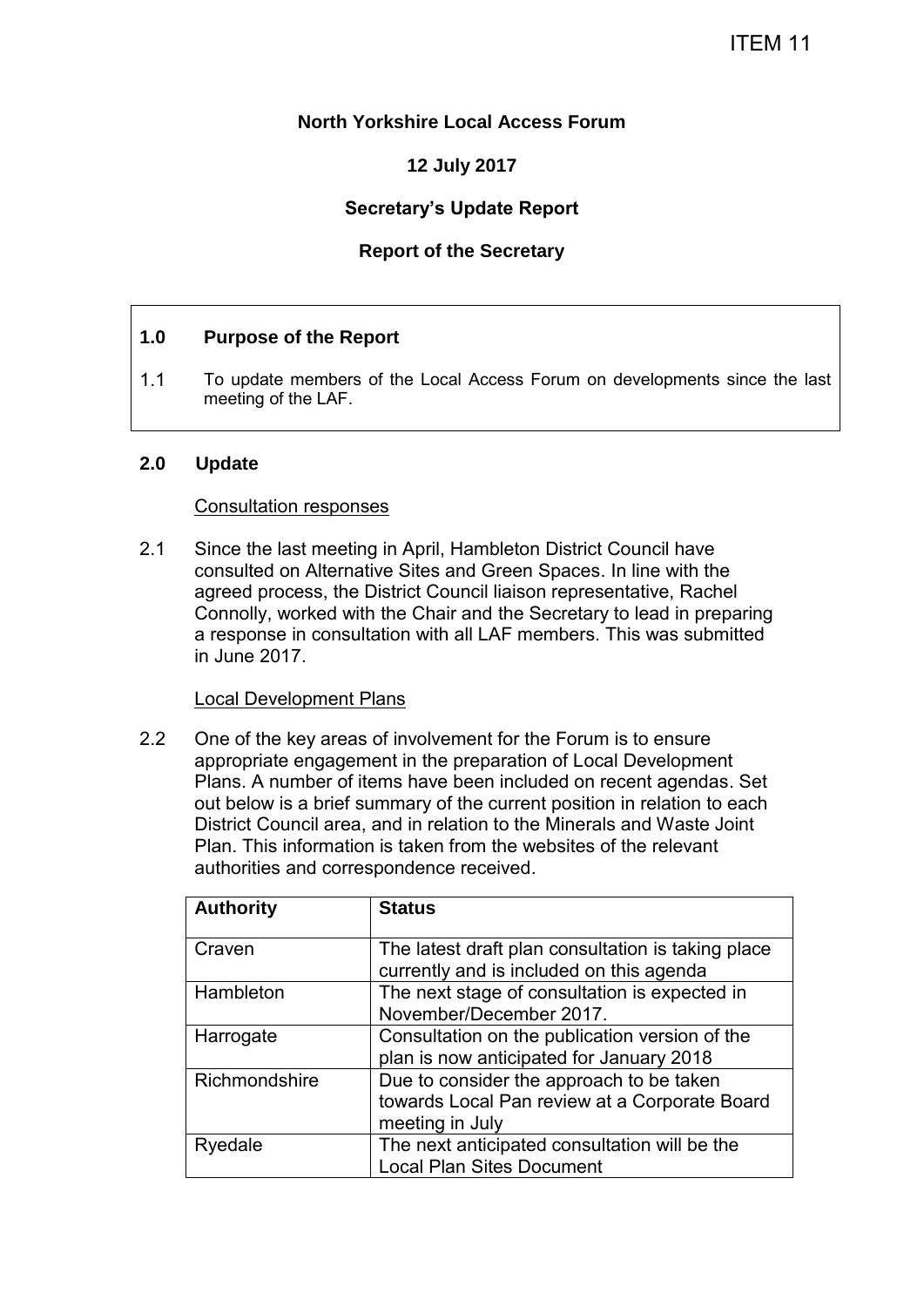| Scarborough                             | Scarborough Borough Council formally adopted<br>the Scarborough Borough Local Plan on 3 July<br>2017                                                                                                           |
|-----------------------------------------|----------------------------------------------------------------------------------------------------------------------------------------------------------------------------------------------------------------|
| Selby                                   | Consultation on the next stage of 'Plan Selby' -<br>Further consultation: Sites and Policies - is still<br>anticipated in 2017                                                                                 |
| <b>Minerals and Waste</b><br>Joint Plan | Public consultation on a schedule of proposed<br>changes to the Minerals and Waste Joint Plan<br>will take place prior to the submission of the<br>Minerals and Waste Joint Plan for Examination<br>in Public. |

- 2.3 Where indicative dates are provided, these have been incorporated into the Forum's forward plan as provisional items of business.
- 2.4 It is possible that one or more of consultations may take place before the next scheduled meeting of the Local Access Forum. In the event that there are any consultations where the closing date is before the next meeting of the LAF on 11 October, it is suggested that the LAF authorises the relevant district council liaison representative to lead in preparing a draft response in conjunction with the Chair and Secretary. The draft response would then be circulated by email for comment to all LAF members before being finalised for formal submission to meet the deadline.

#### NYLAF Webpage

2.5 At the last meeting Paul Sherwood agreed to work with the Secretary to develop a NYLAF webpage to be hosted on the North Yorkshire Partnerships website, which is maintained by a County Council officer. This project has not progressed since April due to the Secretary's commitments on other aspects of her workload. It is hoped that this can be progressed before the Forum's next meeting in October.

#### Open Access Restrictions

2.6 The Forum is consulted on a range of restrictions under the Countryside and Rights of Way Act 2000. No consultations have been notified since the last meeting of the Forum. There have been 19 new notifications received from the Open Access Contact Centre at Natural England confirming restrictions since the last meeting.

#### *Partnership*

2.7 The Forum has been invited to nominate a representative to the 6 monthly Yorkshire Wolds Way Partnership Meetings. The East Riding LAF is also represented on the partnership. The meetings are split between County Hall, Northallerton and East Riding. The next meeting is on 12 September at 10.30am at County Hall.